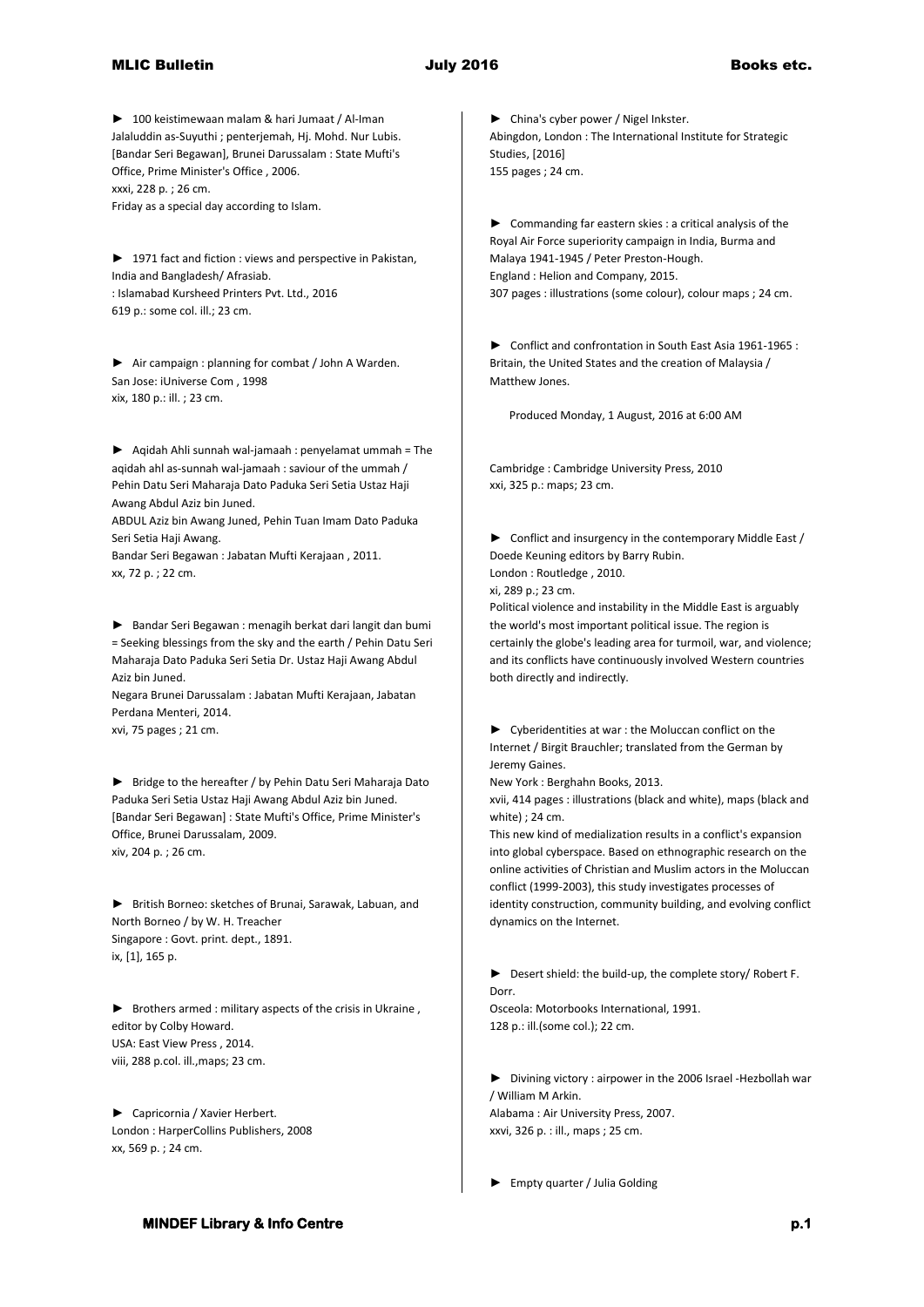London : Egmont, 2008 413 p. : ill. ; 20 cm.

► Gaya hidup sihat dan pemakanan sihat menurut perspektif Islam / Yang Berhormat Pehin Datu Seri Maharaja Dato Paduka Seri Setia Dr. Ustaz Haji Awang Abdul Aziz bin Juned. Negara Brunei Darussalam : Jabatan Mufti Kerajaan , 2014. xi, 24 pages ; 21 cm. On healthy lifestyle in Islamic perspective.

► Hebatnya Guru / Pehin Datu Seri Maharaja Dato Paduka Seri Setia Dr Ustaz Haji Awang Abdul Aziz Bin Juned. Negara Brunei Darussalam : Jabatan Mufti Kerajaan , 2012 xi, 37 pages ; 21 cm

► How cool stuff works/ Luke Collins. London: Dorling Kindersley Limited, 2005. 256 p.: col. ill.; 29 cm.

► Hunting Charlie Wilson / Jan-Andrew Henderson Oxford : Oxford Univ Press, 2005 276 p. ; 20 cm.

► IHS Jane's all the world's aircraft : development & production 2015-2016 / edited by Paul Jackson, Kenneth Munson, Lindsay Peacock, Compiler: Susan Bushell & David Willis.

Coulsdon, Surrey, UK : Jane's Information Group Ltd., 2015 [38], 1012 p. : col. ill. ; 33 cm

IHS Jane's All the World's Aircraft: Development & Production provides exhaustive technical details of manned civil and military aircraft currently in development or production around the world. IHS Jane's All

Produced Monday, 1 August, 2016 at 6:00 AM

the World's Aircraft: Development & Production delivers a comprehensive view of civil and military manned air platforms in development or production around the world, providing A&D businesses with the market intelligence that drives successful business development, strategy and product development activity, and military and security organizations with the critical technical intelligence that they need in order to develop and maintain an effective airborne capability advantage.

► IHS Jane's all the world's aircraft : In service 2015-2016 / editor by Jamie Hunter

Coulsdon, Surrey, UK : Jane's Information Group Ltd., 2015 [22], 584 p. : col. ill. ; 35 cm

Jane's all the world's aircraft : in service contains full type descriptions of commercial and military aircraft, both fixed-and rotary-wing, that are no longer in production or are coming to end of their production cycles, but are still in operational service worldwide. The title has two section 1)Aircraft and 2)Contractors. Both section is organised alphabetically by company, containing information on aircraft and their

associated upgrades, conversions and modifications. It contains details of airframe manufacturers as well as companies that offer retrofit packages to upgrades, convert, modify and refurbish aircraft.

► IHS Jane's all the world's aircraft : unmanned 2015-2016 / edited by Martin Streetly.

Coulsdon, Surrey, UK : Jane's Information Group Ltd., 2015 [20], 511 pages. : col. ill. ; 33 cm

This title is designed to describe both the airbone and the ground-based elements of the principal unmanned aerial vehicles (UAV) and aerial target systems known to be currently under development, in production and/or in service worldwide. The title is divided into four products section. Unmanned aerial vehicles is the major section which covers UAVs of every size and type , lighter than air systems. Aerial targets- including ballistic and towed targets. Control and communication : civerage in this section ranges from dedicated, customised complete ground control stations to individuals elements there of such as remote video terminals and datalinks.

► IHS Jane's amphibious & special forces/ IHS Jane's, IHS Global Limited. IHS Jane's, IHS Global Limited.. Issue 34 Coulsdon, UK: IHS Global Limited, 2015. 516 p.: ill.; 30 cm.

► IHS Jane's amphibious & special forces/ Lt col. Ewen Southby-Tailyour & OBE RM.

Issue 33 Coulsdon, UK: IHS Global Limited, 2015. 693 p.: ill.; 30 cm.

► IHS Jane's c4isr & mission systems : air 2015-2016 / Giles Ebbutt, Michael J. Gething, Martin Streetly & John Williamson. Coulsdon, UK : Jane's, 2015-.

[36], 1221 pages. : some col.ill. ; 33 cm.

This new grouping of content draws together all relevant entries from across the IHS Jane's databases to deliver the most comprehensive and complete open-source overview of C4ISR equipment available anywhere in the world. The move to this new structure is part of a wider project to reorganise all of the IHS Jane's reference material in to more consistent and logical offerings that simplify navigation , as well as enabling users to view equipment by type (Platform, Weapon or System) or by domain (Air, Land, Sea or Joint), depending on requirements.

► IHS Jane's c4isr & mission systems : joint & common equipment 2015-2016 /

Produced Monday, 1 August, 2016 at 6:00 AM

Giles Ebbutt, Michael J Gething & John Willliamson. Coulsdon, UK : Jane's, 2015- [34], 640 pages. : some col.ill. ; 33cm

**MINDEF Library & Info Centre p.2 p.2**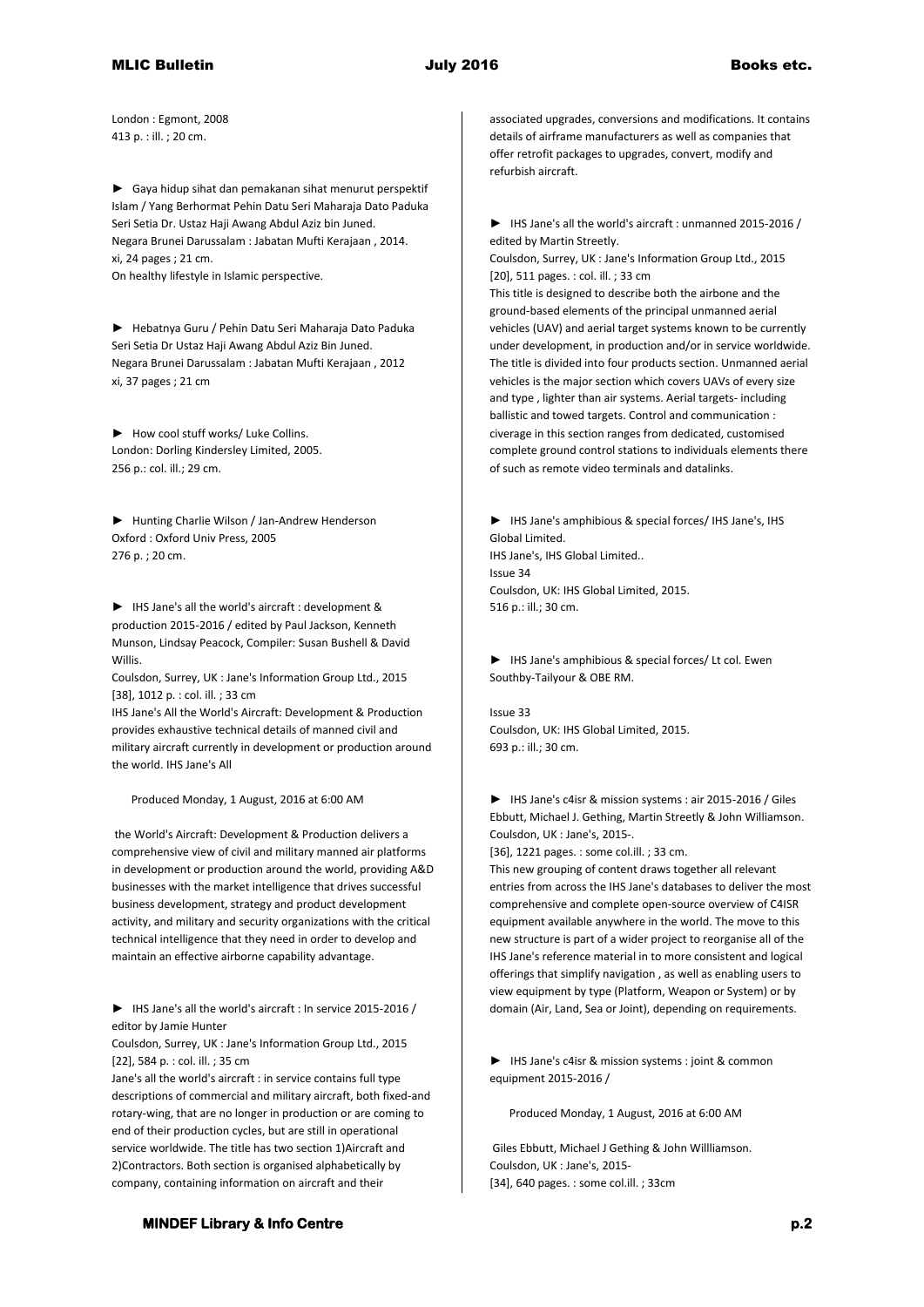This new grouping of content draws together all relevant entries from across the IHS Jane's databases to deliver the most comprehensive and complete open-source overview of C4ISR equipment available anywhere in the world. The move to this new structure is part of a wider project to reorganise all of the IHS Jane's reference material in to more consistent and logical offerings that simplify navigation , as well as enabling users to view equipment by type (Platform, Weapon or System) or by domain (Air, Land, Sea or Joint), depending on requirements.

► IHS Jane's c4isr & mission systems : land 2015-2016 / Giles Ebbutt, Michael J. Gething, Wasif Naqi & John Williamson. Coulsdon, UK : Jane's, 2015-.

[36], 1314 pages. : some col.ill ; 33cm.

This new grouping of content draws together all relevant entries from across the IHS Jane's databases to deliver the most comprehensive and complete open-source overview of C4ISR equipment available anywhere in the world. The move to this new structure is part of a wider project to reorganise all of the IHS Jane's reference material in to more consistent and logical offerings that simplify navigation , as well as enabling users to view equipment by type (Platform, Weapon or System) or by domain (Air, Land, Sea or Joint), depending on requirements.

► IHS Jane's c4isr & mission systems : maritime 2015-2016 / Commander David Ewing, Commader Malcolm Fuller, Michael J Gething, & John Willliamson.

Coulsdon, UK : Jane's, 2015-.

[40], 828 pages. : some col.ill. ; 33cm

This new grouping of content draws together all relevant entries from across the IHS Jane's databases to deliver the most comprehensive and complete open-source overview of C4ISR equipment available anywhere in the world. The move to this new structure is part of a wider project to reorganise all of the IHS Jane's reference material in to more consistent and logical offerings that simplify navigation , as well as enabling users to view equipment by type (Platform, Weapon or System) or by domain (Air, Land, Sea or Joint), depending on requirements.

► IHS Jane's EOD & CBRNE defence equipment 2015-2016 Coulsdon, UK : Jane's, 2015-.

[14] , 948 pages. : some col.ill. ; 33cm

The content aim of this book is to provide a comprehensive overview of equipment designed for Explosive Ordnance Disposal (EOD) and Chemical, Biological, Radiological and Nuclear (CBRNE) detection, protection and clean-up operations. The six main sections of IHS Jane's EOD & CBRNE Defence Equipment cover developments in: EOD and Mine Warfare; Detection; Protection; Decontaminations; Demilitarisation; and Services. Supporting this is an Executive Overview by the editors, which contains an analysis of developments in some of the core equipment and equipment technology in the field

► IHS Jane's flight avionics 2015-2016 / Arun Sasidharan. Coulsdon : IHS Jane's,IHS Global, 2015- [20], 319 p. : ill. (some col.) ; 33 cm.

Fourth edition of IHS Jane's Flight Avionics introduces a new format consisting of seven major subsections : communication systems ; navigation and guidance systems; displays and vision systems; integrated systems; flight systems and instruments; radar and surveillance systems; and recorders, locators and data management systems.

► IHS Jane's land warfare platform : artillery & air defence 2015-2016 / Christopher F. Foss and James C O'Halloran. Coulsdon : IHS Jane's, IHS Global, 2013. [28], 1025 p. : ill. (some col.) ; 33 cm. This is the second edition of IHS Jane's Land Warfare Platforms :

Produced Monday, 1 August, 2016 at 6:00 AM

Artillery and Air Defence which brings together the artillery elements of Jane's Armour and Artillery and the weapons element covering guns and missiles of Jane's Land-Based Air Defence.

► IHS Jane's land warfare platform : logistics, support & unmanned 2015-2016 / Shaun C. Connors, Christopher F Foss & Damian Kemp

Coulsdon : IHS Jane's, IHS Global, 2015.

[28], 1323 p. : ill. (some col.) ; 33 cm

This publication is divided into four titles product sections, Armoured fighting vehicles, artillery & sir defence, logistics support & unmanned and lastlu system upgrades. All product entries are listed within each section or subsection by country of manufacturer or prime contractor. The publication is completed by an alphabetical listing of manufacturers (including contact details) and separate indexes for equipement by manufacturer and product name.

► IHS Jane's land warfare platform : system upgrades 2015- 2016 / Christopher F. Foss Coulsdon : IHS Jane's, IHS Global, 2015.

[22], 599 p. : col.ill ; 33 cm

This is the fourth edition of IHS Jane's Land Warfare Platforms : System upgrades and the executive overview this year concentrates mainly on the weapons aspect since this is one of the three key elemnets of an armoured fighting vehicles. A major part for this section is on AFV weapons of 20mm and upwards.

► IHS Jane's land warfare platforms : armoured fighting vehicles 2015-2016 / Christopher F. Foss Coulsdon : IHS Jane's, IHS Global, 2015- [26], 1057 p. : ill. (some col.) ; 33 cm.

This is the fourth edition of IHS Jane's Armoured Fighting Vehicles with all of the artillery elements now moving to the new and expanded IHS Jane's Artillery and Air Defence. This is a logical move as in many countries the field artillery and air defence elements are now under one combat arm to provide a complete fire support and air-defence capability for the land component. In some countries these may come under the air force as they also operate the fighters and essential command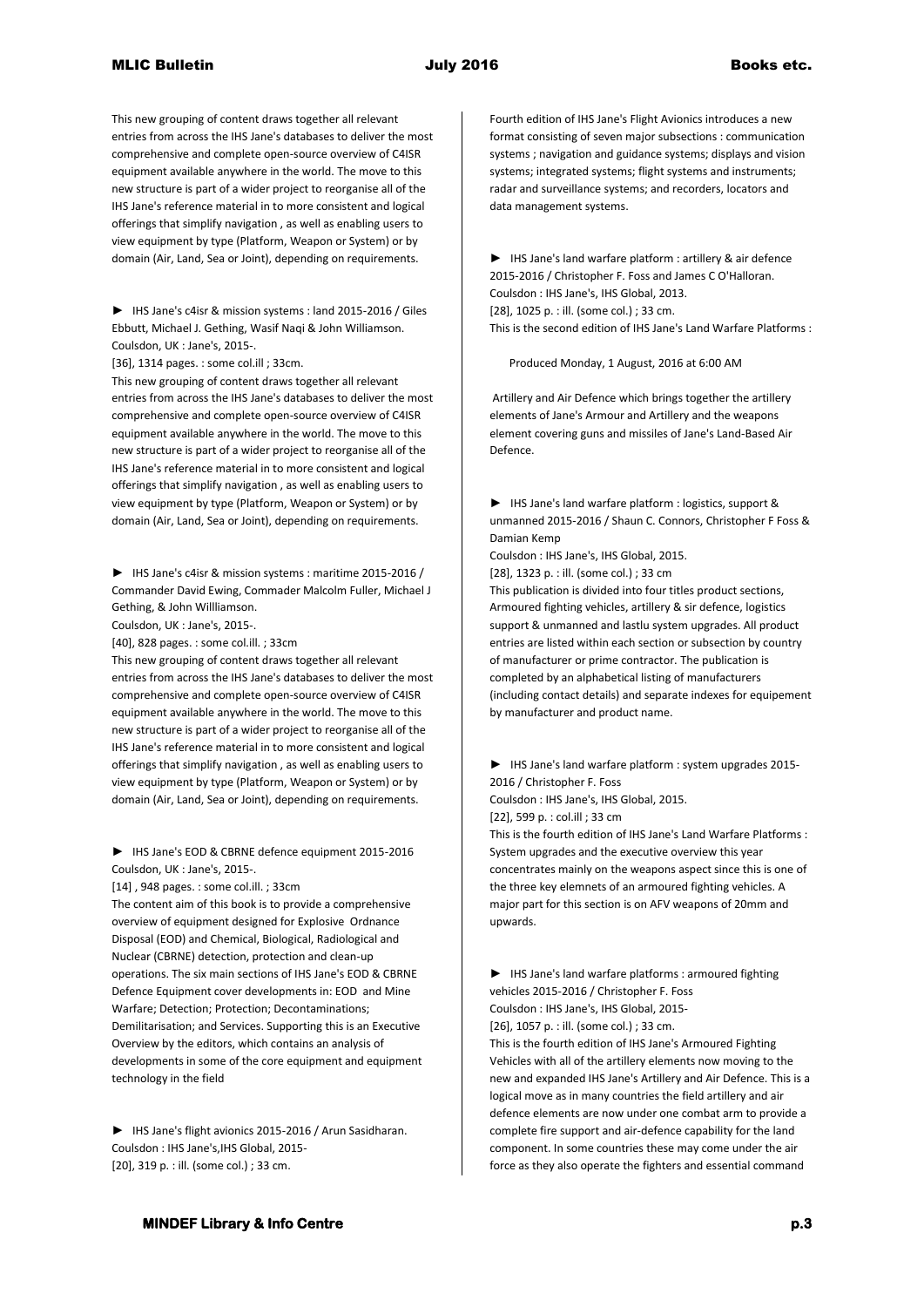and control systems that are required to operate an effective air defence system.

► IHS Jane's mines & EOD operational guide 2015-2016 / Colin King.

Coulsdon UK : Jane's Information Group, 2015-. [16], 852 pages. : some col.ill. ; 33cm A distillation of the technical sections from two previous products; IHS Jane's Mines and Mine Clearance and IHS Jane's Explosive Ordnance Dispsal. The aim is to give the user the most comprehensive data available on mines and unexploded ordnance in a single concise publication.

► IHS Jane's police and homeland security equipment 2015- 2016

Coulsdon, UK : Jane's Information Group Ltd., 2015-. [10], 793 pages : some col.ill ; 33 cm

COVERAGE AND ARRANGEMENT: Divided into 8 main sections: Biometrics; Operational equipment; Personal Protection; Riot and Crowd Control; Firearms and Weapons Control; Communications and Security Equipment; Access Control, Perimeter Protection and Structural Armour; Contractors. These sections are further divided into subsections covering various related products associated with that specific area of police and homeland security equipment. Equipment and systems are listed alphabetically under the country of origin, which is also entered alphabetically by contractor name. Photos included where available.

► IHS Jane's unmanned maritime vehicles 2015-2016 / Bhadrayya Hiremath.

Coulsdon UK : Jane's Information Group, 2015-

Produced Monday, 1 August, 2016 at 6:00 AM

[24] , 351pages. : some col.ill. ; 33cm

It contain the vehicles (untethered and tethred vehicles) , control systems (communication , navigation and positioning systems) , payloads (sonars, imaging, echo-sounders, sensors, and robotic manipulators) and contractors.

► IHS Jane's weapons : air-launched 2015-2016 / Rahul Udoshin.

Coulsdon, UK : Jane's Information Group Ltd., 2015- [16], 661 pages : some col.ill ; 33cm.

COVERAGE AND ARRANGEMENT:Contains six main sections each about a particular type of weapon: Air-to-air missiles; Airto-surface missiles; Bombs; Guns, Air-launched Rockets and Underwater weapons. In each section entries are arranged first by country of manufacture then by name or number. Each entry includes photos where available and missile entries include scaled diagrams. The descriptions include: Type; Development; Description; Operational status; Specifications; and Contractors. Also includes: quick reference analysis tables by weapon category; a 'Worldwide In-Service Combat Aircraft' plus a table which indicates the air-launched weapons believed to be cleared for carriage by each combat aircraft and

helicopter, listed in order of the countries of the particular aircraft manufacturer; and country by country weapons inventories.

► IHS Jane's weapons : ammunition 2015-2016 / Anthony G Williams

Coulsdon, UK : Jane's Information Group Ltd., 2015 [22] , 1138 p : col. ill ; 30 cm

Cost saving, consolidation and co-operation were the three key trends in the ammunition industry in 2014. All of these are, in different ways, concerned with saving money. This is of particular important due to the continuing pressure on defence budgets despite in the fact that there is no clear end to the demands being made of the military. Despite the budget pressure, there is still considerable interest in more, costly types of ammunition, guided mortar and artillery rounds, because of the substantial benefits.

► IHS Jane's weapons : infantry 2015-2016 / Richard D Jones. Coulsdon, UK : Jane's Information Group Ltd , 2015- [18] , 748 pages. : col.ill ; 33cm

► IHS Jane's weapons : naval 2015-2016 / Commander David Ewing RN and Commander Malcolm Fuller RN. Coulsdon, UK : Jane's Information Group Ltd , 2015- [18] , 581 pages : col. ill. ; 33 cm

► IHS Jane's weapons : strategic 2015-2016 / James C O'Halloran. Coulsdon, UK : Jane's Information Group Ltd , 2015- [20] , 458 p. : col.ill ; 33 cm

► IHS Jane's world air force/ Lindsay Peacock and Reed Foster. Issue 41 Coulsdon, UK: IHS Jane's, IHS Global Limited, 2015. 793 p.; 30 cm.

► IHS Jane's world air force/ Lindsay Peacock and Reed Foster. Issue 42 Coulsdon, UK: IHS Jane's, IHS Global Limited, 2015. 769 p.; 30 cm.

► IHS Jane's world air force/ Lindsay Peacock and Reed Foster. Issue 43 Coulsdon, UK: IHS Jane's, IHS Global Limited, 2016. 746 p.; 30 cm.

► IHS Jane's world armies / Reed Foster. Issue 37 Coulsdon, Surrey, UK: Jane's Information Group, 2015.

## **MINDEF Library & Info Centre p.4 p.4**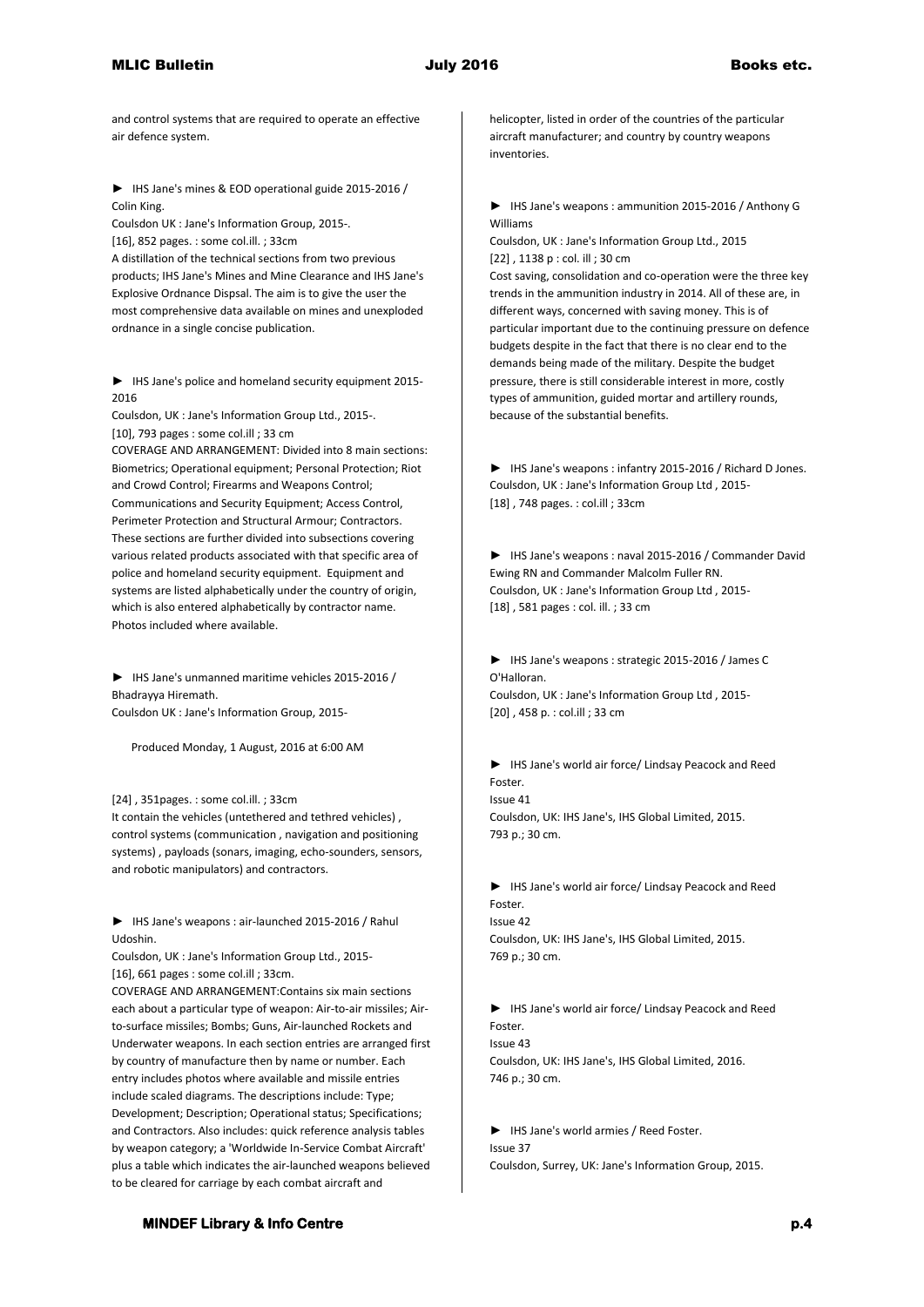Produced Monday, 1 August, 2016 at 6:00 AM

[18] , 841 pages : .ill ; 33cm

Alphabetical country listing of every national army in the world. Each entry includes some or all of the following: assessment of armed forces; recruitment; strength; deployments tasks and operations,; command and control; organisation including chains of command; operational art and tactical doctrine; training; procurement; inventory of equipment in service. This book provides detail on army organisation, but there is some overlap with information contained in the 'Jane's Sentinel' series of publications. An executive summary discusses major developments in armies of the world - this issue mentions Brazil, Israel, Kenya, Mexico, Russia, Saudi Arabia, Singapore, UK and USA.

► IHS Jane's world armies / Eleanor Keymer. Issue 38

Coulsdon, Surrey, UK: Jane's Information Group, 2015. [18] , 863 pages : .ill ; 33cm

Alphabetical country listing of every national army in the world. Each entry includes some or all of the following: assessment of armed forces; recruitment; strength; deployments tasks and operations,; command and control; organisation including chains of command; operational art and tactical doctrine; training; procurement; inventory of equipment in service. This book provides detail on army organisation, but there is some overlap with information contained in the 'Jane's Sentinel' series of publications. An executive summary discusses major developments in armies of the world - this issue mentions Brazil, Israel, Kenya, Mexico, Russia, Saudi Arabia, Singapore, UK and USA.

► IHS Jane's world insurgency & terrorism/ Matthew Henman. Issue 41 Coulsdon, UK: IHS Global Limited, 2015. 874 p.: ill.; 30 cm.

► IHS Jane's world navies/ Reed Foster. Issue 15 Coulsdon,UK : IHS Jane's , 2015. [16], 761 p.; 30 cm.

A-Z listing by country of all navies. Structure of the book is similar to World Armies and World Air Forces. Each entry provides summary statistics, assessment, deployments tasks and operations, command and control, organisation, order of battle, operational art and tactical doctrine, training, procurement, inventory of vessels, aircraft and missiles in service.

► IHS Jane's world navies / Eleanor Keymer. Issue 16 Coulsdon ,UK : IHS Jane's , 2015. [16], 760 p.; 30 cm. A-Z listing by country of all navies. Structure of the book is similar to World Armies and World Air Forces. Each entry

**MINDEF Library & Info Centre p.5 p.5** 

provides summary statistics, assessment, deployments tasks and operations, command and control, organisation, order of battle, operational art and tactical doctrine, training, procurement, inventory of vessels, aircraft and missiles in service.

► IHS Jane's world navies/ Eleanor Keymer. Issue 17 Coulsdon,UK : IHS Jane's , 2016. [16], 760 p.; 30 cm. A-Z listing by country of all navies. Structure of the book is similar to World Armies and World Air Forces. Each entry provides summary statistics, assessment, deployments tasks and operations, command and control, organisation, order of battle, operational art and tactical doctrine, training,

procurement, inventory of vessels, aircraft and missiles in service.

Produced Monday, 1 August, 2016 at 6:00 AM

► Immediate action/ Andy McNab. London: Corgi Books, 1995. 507 p.: ill.; 18 cm.

► Life in the forests of the Far East ; or travels in Northern Borneo / by Spenser St. John with numerous illustrations. 2nd edition. London : Smith, Elder & Co., 1863. 2 v. : ill. ; 23 cm.

► Manusia mencabar Allah / Yang Berhormat Pehin Datu Seri Maharaja Dato Paduka Seri Setia Dr. Ustaz Haji Awang Abdul Aziz bin Juned.

Negara Brunei Darussalam : Jabatan Mufti Kerajaan , 2014. xiii, 29 pages, 1 unpaged ; 21 cm.

► Melayu Islam Beraja : mahkota negara / Adi Rumi. Cetakan pertama, 2011. [Bandar Seri Begawan] : Jabatan Mufti Kerajaan, 2011. xxxix, 76 pages ; 22 cm.

► Narrative of events in Borneo and Celebes, down to the occupation of Labuan : from the journals of James Brooke, rajah of Sarawak, and the governor of Labuan together with a narrative of the operations of H.M.S. Iris / by Capt. Rodney Mundy ; with numerous plates, maps,charts and woodcuts. Volume 2

London : J. Murray, 1848. 2 v. : ill., maps ; 21 cm.

► Narrative of events in Borneo and Celebes, down to the occupation of Labuan : from the journals of James Brooke, Rajah of Sarawak, and the governor of Labuan, together with a narrative of the operations of H.M.S. Iris / by Capt. Rodney Mundy ; with numerous plates, maps,charts and woodcuts.